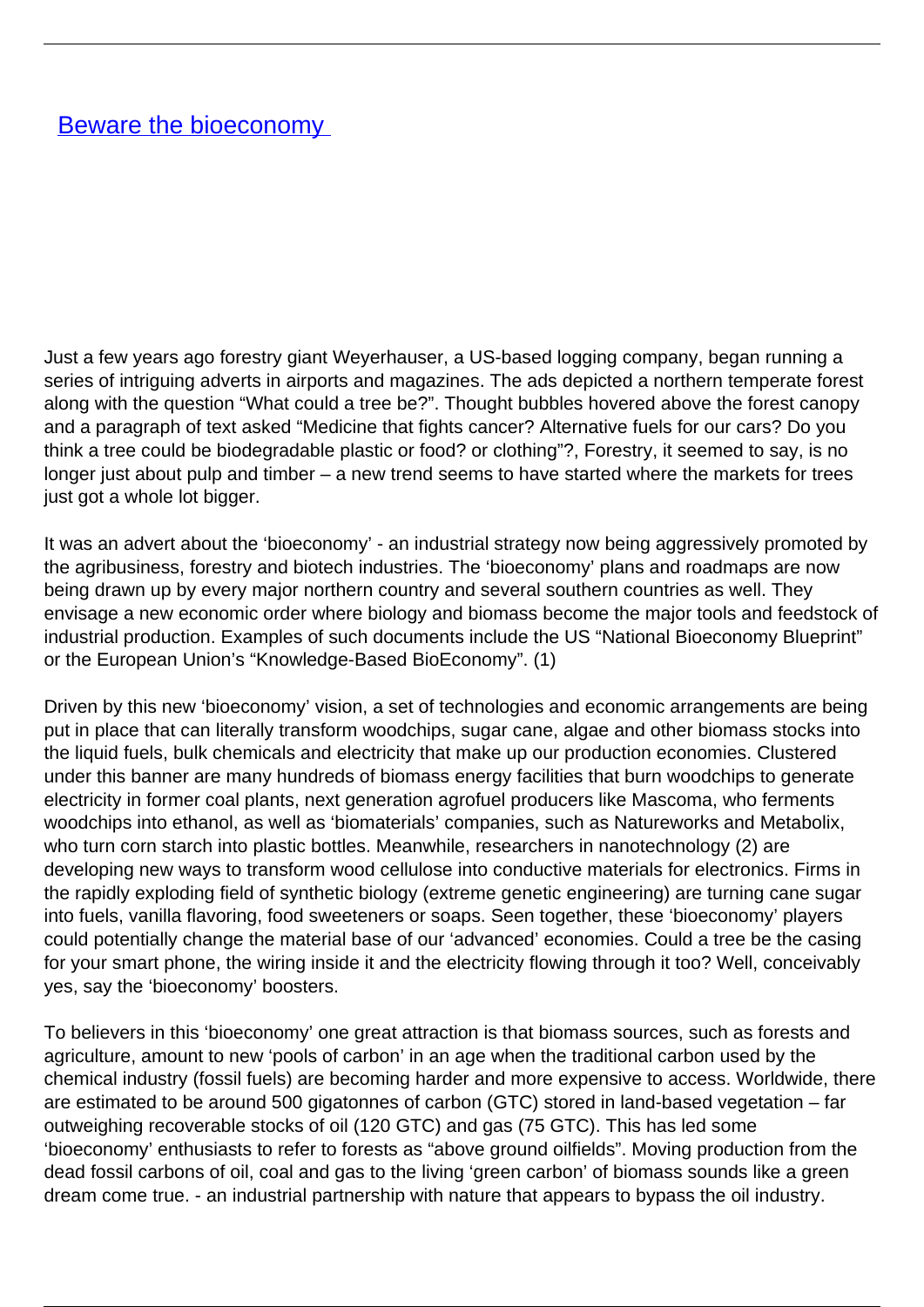Indeed, the 'bioeconomy' is sometimes included as a subset of the so-called 'green economy' - the set of tools and financial mechanisms valorized by the United Nations as a cleaner greener path of neoliberal economies. The World Economic Forum guesses that the new 'bioeconomy' of bio-based energy, chemicals, plastics, fuels and associated markets could be worth about US\$300 billion by 2020.

Yet, underlying such fantasies is the massive inconvenient truth of feedstocks. Whether transforming biomass woodchips, sugar or algae, the scale of current consumption patterns means that the growth of such a 'bioeconomy' will inevitably collide and conflict with the protection of life and livelihoods. The industrial term 'biomass' itself hides the fact that what is being transformed is living biodiversity, the trees that make up the forest, the crops that provide our food and return nutrients and carbon to the soil, the algae that make our oxygen. How we harvest or grow that 'biomass' is further entangled in lives and cultures - from the forest communities whose home is destroyed to the migrant sugar workers who cut sugarcane under near slave labour conditions. In effect, this new 'bioeconomy' often preys upon older existing 'bio-economies' that already use biodiversity to make material goods or energy but in a low impact, small scale manner – peasants, forest communities and fisherfolk. The new 'bioeconomy' vision however would put under attack in particular the lands and livelihoods of peoples of the South, as land is increasingly grabbed for sugarcane, cellulose and other biomass feedstocks. Since 86% of biomass is located around the equator, any roll out of the 'bioeconomy' is inevitably a transformation of the tropics and beyond.

Moreover, while the 'bioeconomy' proponents may point to the abundant greenery of our planet as proof that biomass-based economy is there for the taking, the truth is that almost all of the planet's terrestrial biomass is already spoken for since living plants are needed to provide valuable ecological interrelated functions, such as water and carbon cycling, as well as to coexist with forest dependent populations for mutual providing and protecting. Studies on how far our current economies are already damaging natural systems reveal that industrial societies are already using one quarter of all biomass – extracting far more than the biosphere can handle and pushing past critical 'planetary boundaries'. Some 'bioeconomy' promoters dream of boosting overall 'productivity' of the earth via genetically engineering trees or algae, stepping into realm of geoengineering the planet.

Nor are the underlying technologies of the 'bioeconomy' benign. The burning of biomass for electricity has been documented to cause extensive human health problems for communities located near the burning. The adoption of agrofuels has demonstrably driven up food prices and driven land grabs around the world. Meanwhile, the new techniques of synthetic biology involve risky extreme genetic engineering techniques that no scientist nor regulator yet knows how to evaluate for safety. Synthetic biology in particular has raised strong concerns. It involves printing out DNA molecules from a computer operated machine (synthetic DNA) and then altering the genetic makeup of yeast, bacteria and algae in highly novel ways. Those microbes are 'programmed' to process biomass and other feedstocks into new valuable commodities – turning sugar into plastic and cellulose into jetfuel. Contained in large fermentation factories, synthetic biology is often regarded as the ultimate 'bioeconomy' tool – a collection of 'magical bugs' that will transform the sugar and cellulose of the south into valuable commodities for the north.

## Jim Thomas, ETC Group

(1) "National Bioeconomy Blueprint",

US:

[http://www.whitehouse.gov/sites/default/files/microsites/ostp/national\\_bioeconomy\\_blueprint\\_april\\_20](http://www.whitehouse.gov/sites/default/files/microsites/ostp/national_bioeconomy_blueprint_april_2012.pdf) [12.pdf](http://www.whitehouse.gov/sites/default/files/microsites/ostp/national_bioeconomy_blueprint_april_2012.pdf) ; and "Knowledge-Based BioEconomy", EU:<http://www.kbbe2010.be/>